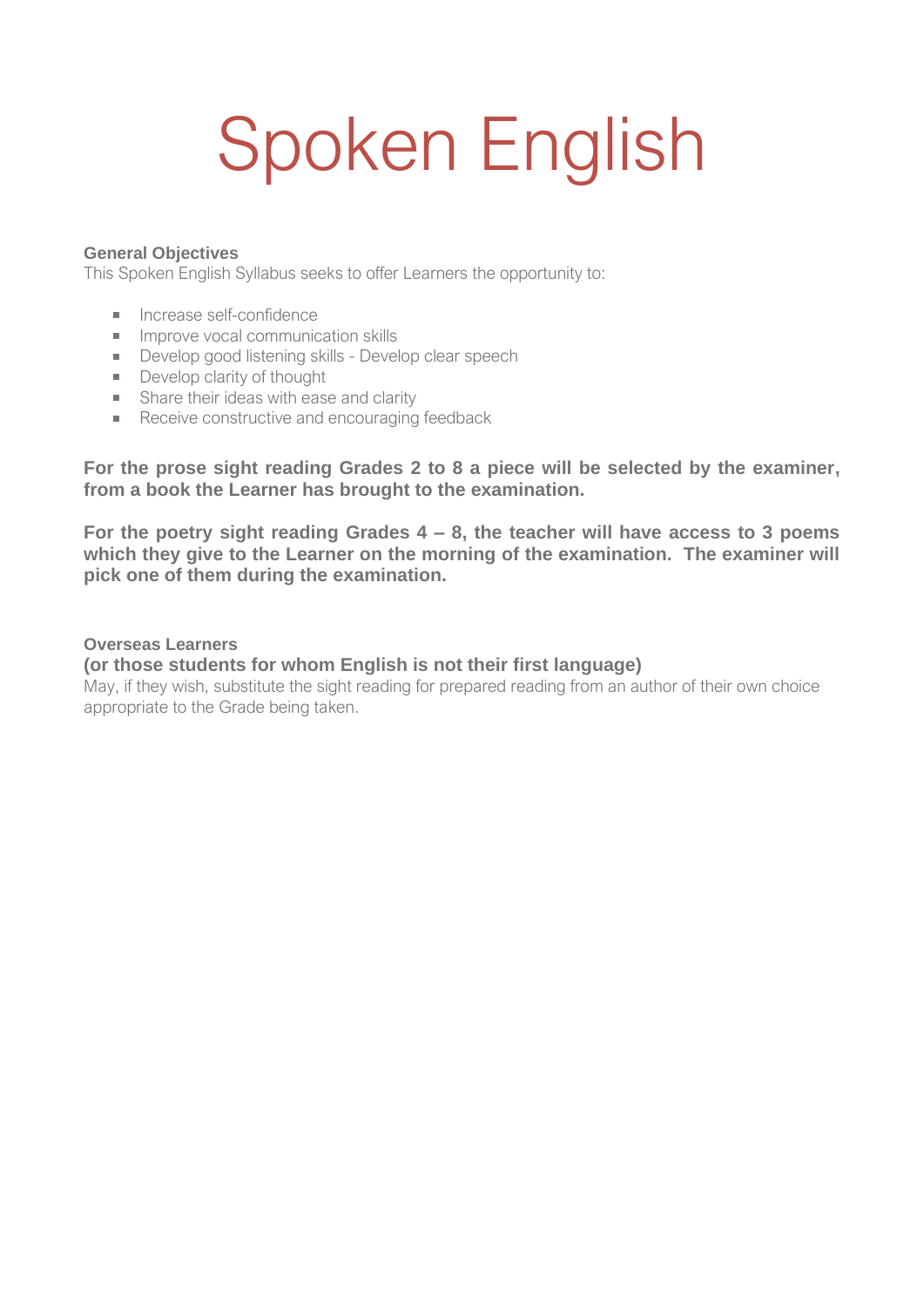## Level 1 - Foundation

| Learners should:<br>1. Prepare and read a passage of prose of their own choice.<br>50<br>(Time limit 2 minutes)<br>2. Talk with the Examiner for a period of 5 minutes:<br>50<br>On a subject of the Learner's own choice<br>$\mathcal{L}_{\mathcal{A}}$ | Awarded |
|----------------------------------------------------------------------------------------------------------------------------------------------------------------------------------------------------------------------------------------------------------|---------|
|                                                                                                                                                                                                                                                          |         |
|                                                                                                                                                                                                                                                          |         |
|                                                                                                                                                                                                                                                          |         |
|                                                                                                                                                                                                                                                          |         |
| Grade 2 (10 Minutes)                                                                                                                                                                                                                                     |         |
| Learners should:                                                                                                                                                                                                                                         |         |
| 1. Read at sight a passage of prose from a book brought into the<br>45<br>examination by the Learner.                                                                                                                                                    |         |
| 2. Bring a photograph, post-card or picture to the examination showing a<br>45<br>place they have visited and to talk about it in such a way as to bring it<br>to life for the Examiner.<br>(Time limit 2 minutes)                                       |         |
| Discuss with the Examiner:<br>10<br>3.                                                                                                                                                                                                                   |         |
| The means in which we can make our speech expressive and<br>$\sim$<br>interesting                                                                                                                                                                        |         |
| Grade 3 - Foundation Medal (10 Minutes)                                                                                                                                                                                                                  |         |
| Learners should:                                                                                                                                                                                                                                         |         |
| 1. Read at sight a passage of prose from a book brought into the<br>45<br>examination by the Learner.                                                                                                                                                    |         |
| 45<br>2. Talk about a book they have read.                                                                                                                                                                                                               |         |
| Learners should demonstrate well thought out preparation, and be<br>prepared to discuss the book in detail<br>(Time limit 2 minutes)                                                                                                                     |         |
| 3. Discuss with the Examiner:<br>10                                                                                                                                                                                                                      |         |
| Why it is necessary to make speech clear?<br>п<br>How to achieve clear speech.                                                                                                                                                                           |         |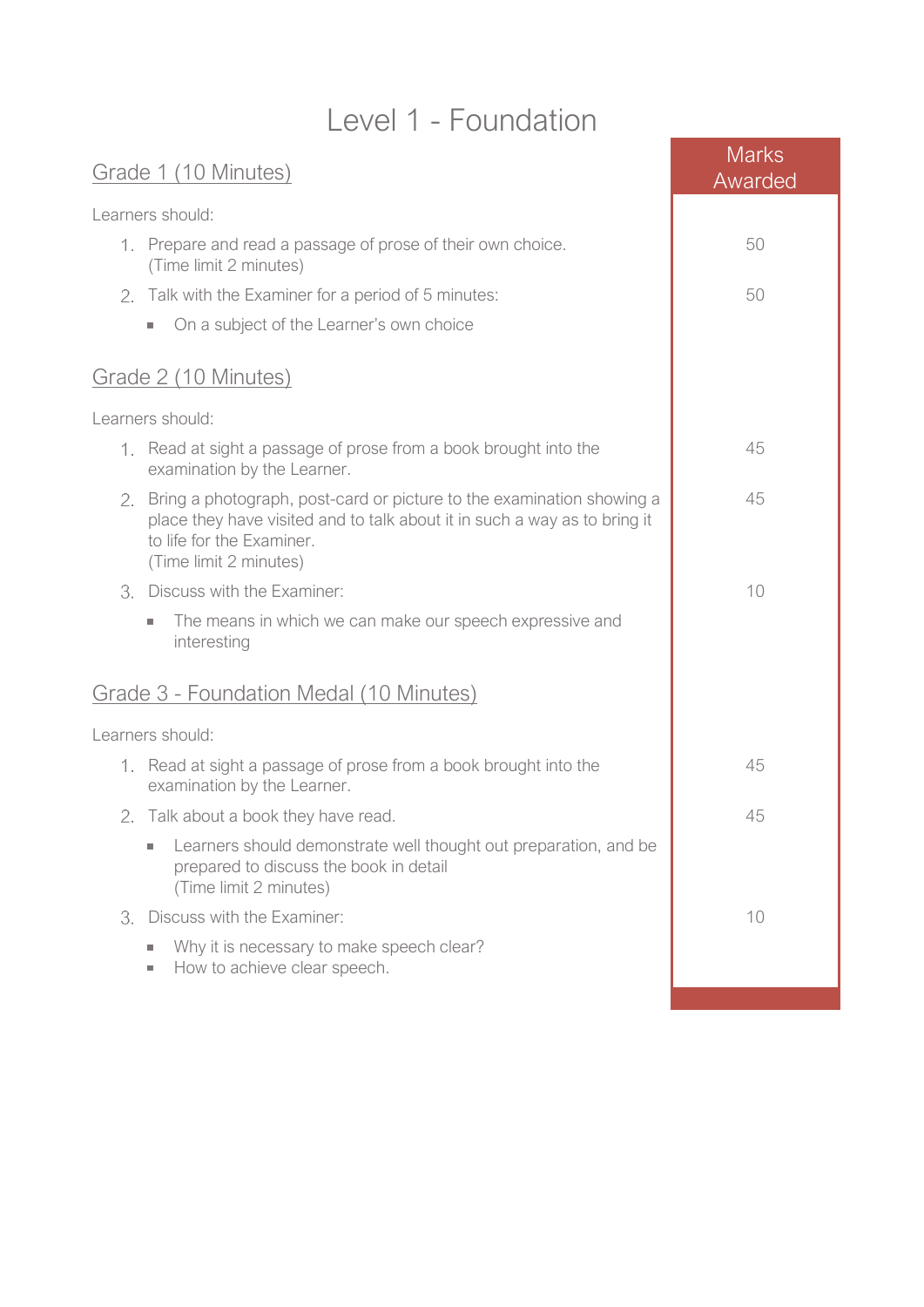# Level 2 - Intermediate

| Grade 4 (15 Minutes)                                                                                                                                                                                                     | <b>Marks</b><br>Awarded |
|--------------------------------------------------------------------------------------------------------------------------------------------------------------------------------------------------------------------------|-------------------------|
| Learners should:                                                                                                                                                                                                         |                         |
| 1. Read at sight a passage of prose from a book brought into the<br>examination by the Learner.                                                                                                                          | 40                      |
| 2. Talk about a place of interest.<br>(Time limit 4 minutes)                                                                                                                                                             | 40                      |
| Learners should demonstrate well thought out preparation<br>Learners should be prepared to discuss the place in detail.<br>×.                                                                                            |                         |
| Discuss with the Examiner:<br>3.                                                                                                                                                                                         | 20                      |
| How to achieve an interesting talk?<br>×.<br>Why is clear speech important in life?<br>$\mathcal{L}_{\mathcal{A}}$                                                                                                       |                         |
| Grade 5 (15 Minutes)                                                                                                                                                                                                     |                         |
| Learners should:                                                                                                                                                                                                         |                         |
| 1. Read at sight a passage of prose from a book brought into the<br>examination by the Learner.                                                                                                                          | 40                      |
| 2. Talk about a film, play or TV programme they have watched.<br>(Time limit 4 minutes)                                                                                                                                  | 40                      |
| Learners should demonstrate well thought out preparation<br>$\sim$<br>Learners should consider their audience<br>×.<br>Learners should be prepared to discuss the film or play in detail.<br>$\mathcal{L}_{\mathcal{A}}$ |                         |
| Discuss with the Examiner:<br>3.                                                                                                                                                                                         | 20                      |
| How we recognise effective communication?<br>$\sim$<br>Why should you consider your audience?<br>$\mathcal{L}_{\mathcal{A}}$                                                                                             |                         |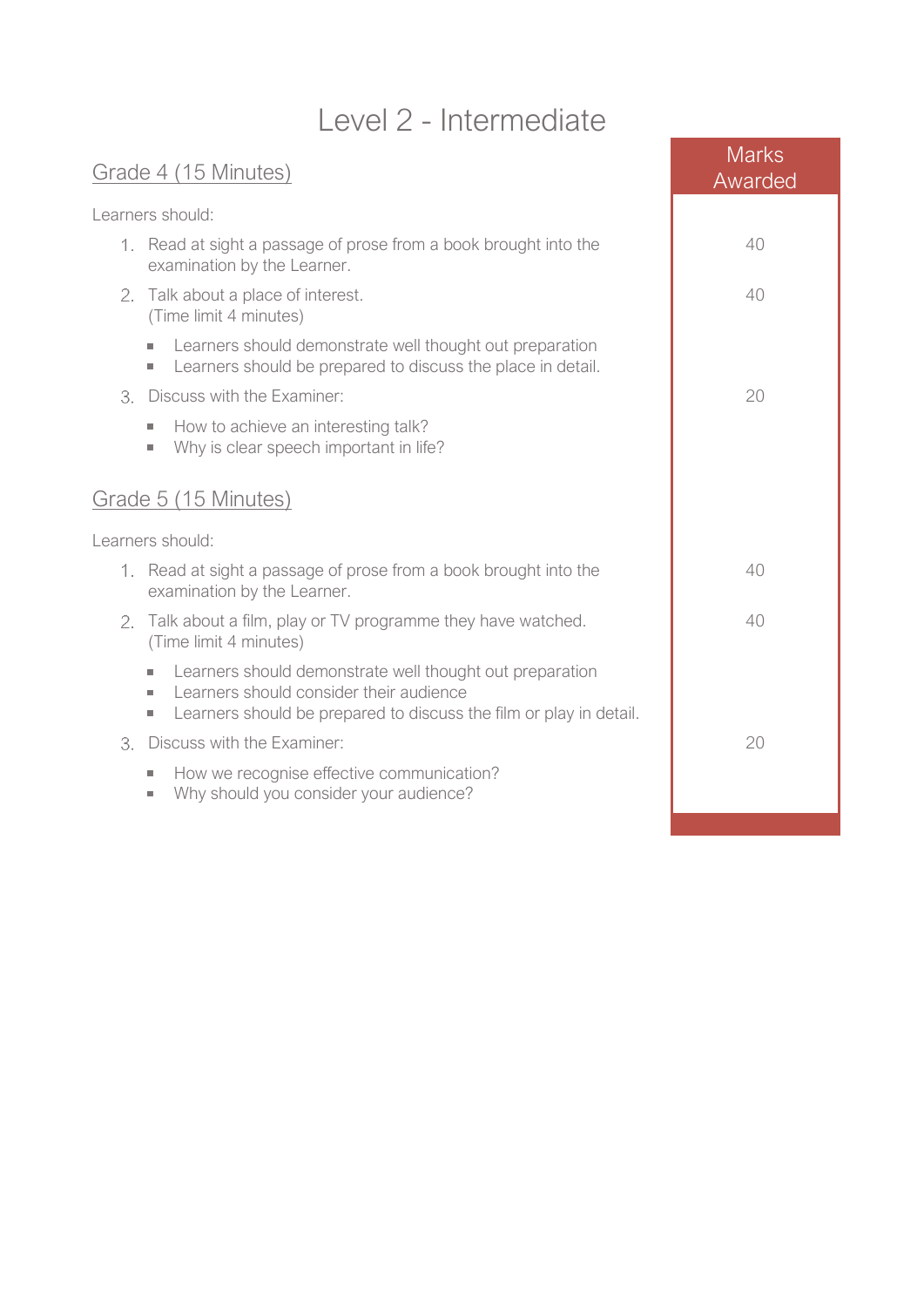| LCVCLU <sup>-</sup> AUVALIUCU                                                                                                                                                                                                                    |                         |  |
|--------------------------------------------------------------------------------------------------------------------------------------------------------------------------------------------------------------------------------------------------|-------------------------|--|
| Grade 6 - Bronze Medal (20 Minutes)                                                                                                                                                                                                              | <b>Marks</b><br>Awarded |  |
| Learners should:                                                                                                                                                                                                                                 |                         |  |
| 1. Read at sight a passage of prose from a book brought into the<br>examination by the Learner.                                                                                                                                                  | 40                      |  |
| 2. Give a talk about a charity or worthwhile cause that they feel strongly<br>about.<br>(Time limit 5 minutes)                                                                                                                                   | 40                      |  |
| Learners should aim to persuade the Examiner to become<br>×.<br>impassioned by it too.<br>Learners should be prepared to answer the Examiner's questions.<br>×.                                                                                  |                         |  |
| Discuss with the Examiner:<br>3.                                                                                                                                                                                                                 | 20                      |  |
| The difference in presenting facts and persuasive speech<br>×.<br>Situations in which these can be used effectively<br>×.                                                                                                                        |                         |  |
| Grade 7 - Silver Medal (20 Minutes)                                                                                                                                                                                                              |                         |  |
| Learners should:                                                                                                                                                                                                                                 |                         |  |
| 1. Read at sight a passage of prose from a book brought into the<br>examination by the Learner.                                                                                                                                                  | 40                      |  |
| Talk about a topic they feel passionate about<br>2.<br>(Time limit 5 minutes)                                                                                                                                                                    | 40                      |  |
| Learners should focus on structure and aim of talk<br>$\mathcal{L}_{\mathcal{A}}$<br>Learners should aim to inform and encourage support by their<br>×.<br>presentation<br>Learners should be prepared to answer questions arising from the<br>ш |                         |  |
| talk<br>3. Discuss with the Examiner:                                                                                                                                                                                                            | 20                      |  |
| How to structure a presentation<br>The ways in which effective vocal communication can help in their<br>$\mathcal{L}_{\mathcal{A}}$<br>chosen career and in the work environment generally                                                       |                         |  |
|                                                                                                                                                                                                                                                  |                         |  |

### Level 3 - Advanced